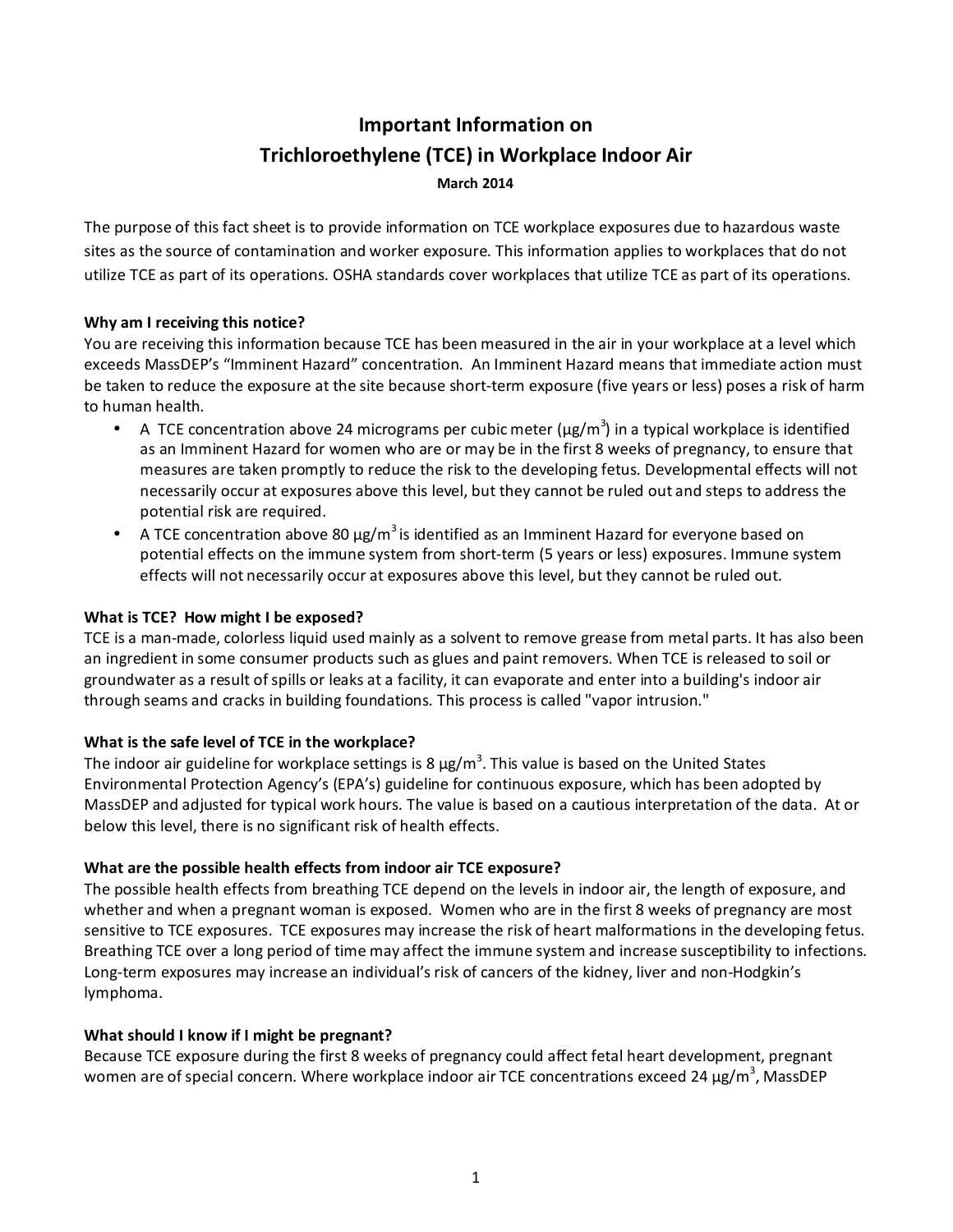requires immediate notification to workers and action to reduce concentrations to below 24  $\mu$ g/m<sup>3</sup>, or if feasible, eliminate the exposures.

For exposures during the first 8 weeks of pregnancy, MassDEP recommends the following protective measures:

- At TCE levels above 24  $\mu$ g/m<sup>3</sup>, women who may be in the first 8 weeks of pregnancy and are concerned about their risk may want to consult with their physician and/or an occupational doctor familiar with chemical exposures. Depending on the specific situation, there may be ways to minimize or eliminate the risk, for example by avoiding areas of the workplace with higher TCE levels if possible. TCE levels above 8  $\mu$ g/m $^3$  and below 24  $\mu$ g/m $^3$  present a low risk to the pregnant woman, but levels in this range must ultimately be reduced to meet EPA and MassDEP's indoor air guidelines.
- Levels above 60  $\mu$ g/m<sup>3</sup> are of sufficient concern that MassDEP recommends that women who think they may be in the first 8 weeks of pregnancy consider taking immediate steps to reduce or eliminate exposure while mitigation measures are underway. For example, it may be possible to avoid areas of the workplace that have TCE levels above 60  $\mu$ g/m<sup>3</sup> or temporarily relocate to a workspace with lower levels of TCE.

For exposures before or after the first eight weeks of pregnancy:

- Exposures that occurred two weeks or more before pregnancy do not contribute to risk since most TCE is eliminated from the body within several days.
- After the first 8 weeks of pregnancy, TCE does not present a risk to the developing fetal heart because it is fully formed, so the precautions suggested above would no longer be needed.

## **What measures might be taken to reduce TCE levels in my workplace?**

Parties responsible for the contamination are required to contract environmental professionals to quickly take steps to reduce the indoor air levels. The first mitigation steps usually include sealing sumps and foundation cracks and increasing ventilation. Portable carbon filtration systems and changes to the heating and ventilation system may also help to temporarily reduce concentrations while more permanent measures are being designed and implemented. Installing a sub-slab depressurization (SSD) system can be an effective measure in the longer term. An SSD system, which is basically a radon abatement system, is a series of pipes under the basement with a fan that vents vapors to the outdoors. Groundwater treatment or soil vapor extraction may also be employed to reduce the source of TCE contamination.

## **What should I do if I'm concerned that my health has been affected?**

If you have concerns about your health status, you should talk to your family doctor and/or an occupational doctor familiar with chemical exposures (see http://www.aoec.org/content/directory\_MA.htm). When you meet with them, provide a copy of your TCE sampling results and this factsheet.

# **Where can my physician and I get more information about potential health effects?**

More information on TCE health effects and the basis of the MassDEP guidance values can be found in "US EPA Trichloroethylene Toxicity Values and Office of Research and Standards Recommendations Regarding Remediation Targets and Timeframes to Address Potential Developmental Risks"and other information on MassDEP's website at http://www.mass.gov/eea/agencies/massdep/toxics/sources/chemical-research-andstandards.html.

**Where can I get more information on TCE contamination and cleanup?**